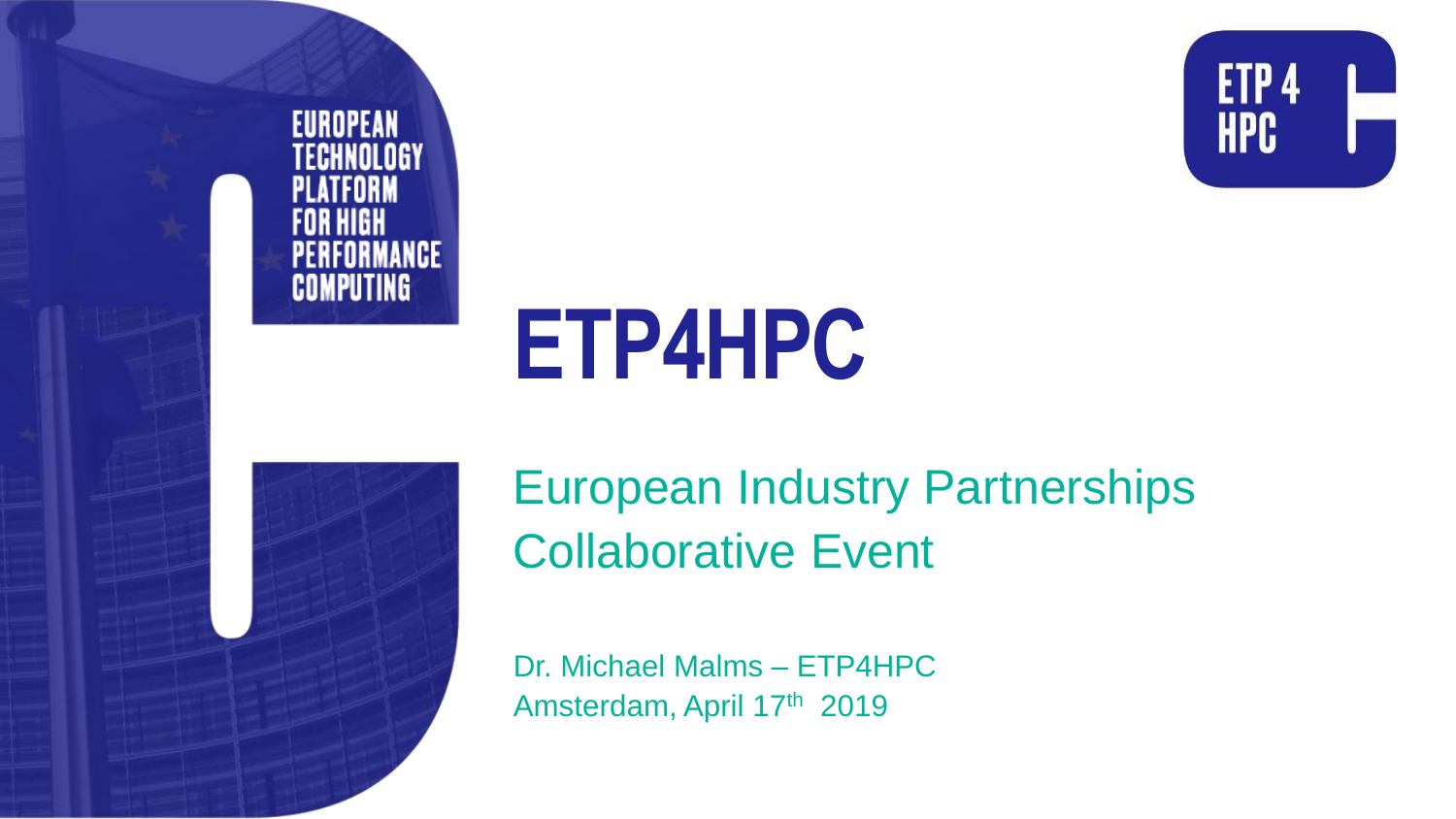## **Who we are**

- Non-profit association bringing together the key players of the ecosystem in **High Performance Computing (HPC)**: industrials, research entities, large computing centers, and HPC users.
- As private partner of the HPC cPPP ETP4HPC provided input to the different Work Programmes via its SRA (2014 – 2018).

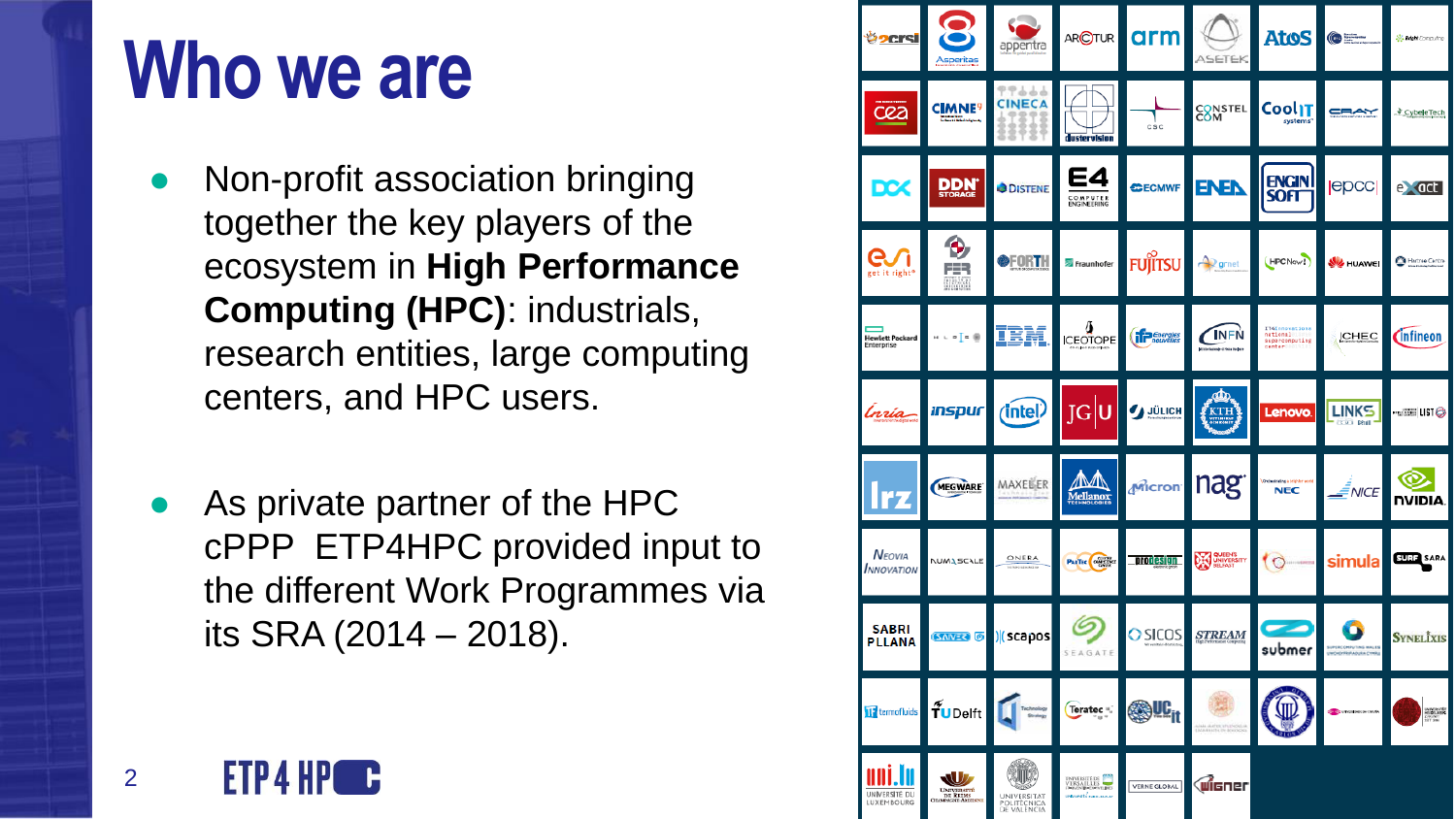# **Joint Undertaking EuroHPC**

"Up and running"

● Formal existence started on 28 October 2018



#### Its members are:

the European Union, represented by the Commission;

● EU member states: Austria, Belgium, Bulgaria, Croatia, Czech Republic, Denmark, Estonia, Finland, France, Germany, Greece, Hungary, Ireland, Italy, Latvia, Lithuania, Luxembourg, the Netherlands, Norway, Poland, Portugal, Romania, Slovakia, Slovenia, Spain, Sweden and **Switzerland** 

#### On "Research and Innovation Advisory Group":

ETP4HPC and BDVA





[http://europa.eu/rapid/press-release\\_IP-18-5864\\_en.htm](http://europa.eu/rapid/press-release_IP-18-5864_en.htm) *<https://eur-lex.europa.eu/legal-content/EN/TXT/PDF/?uri=OJ:L:2018:252:FULL&from=E>*



3 **FIP4 HP** C European Industry Partnerships collaborative Event 17/04/2019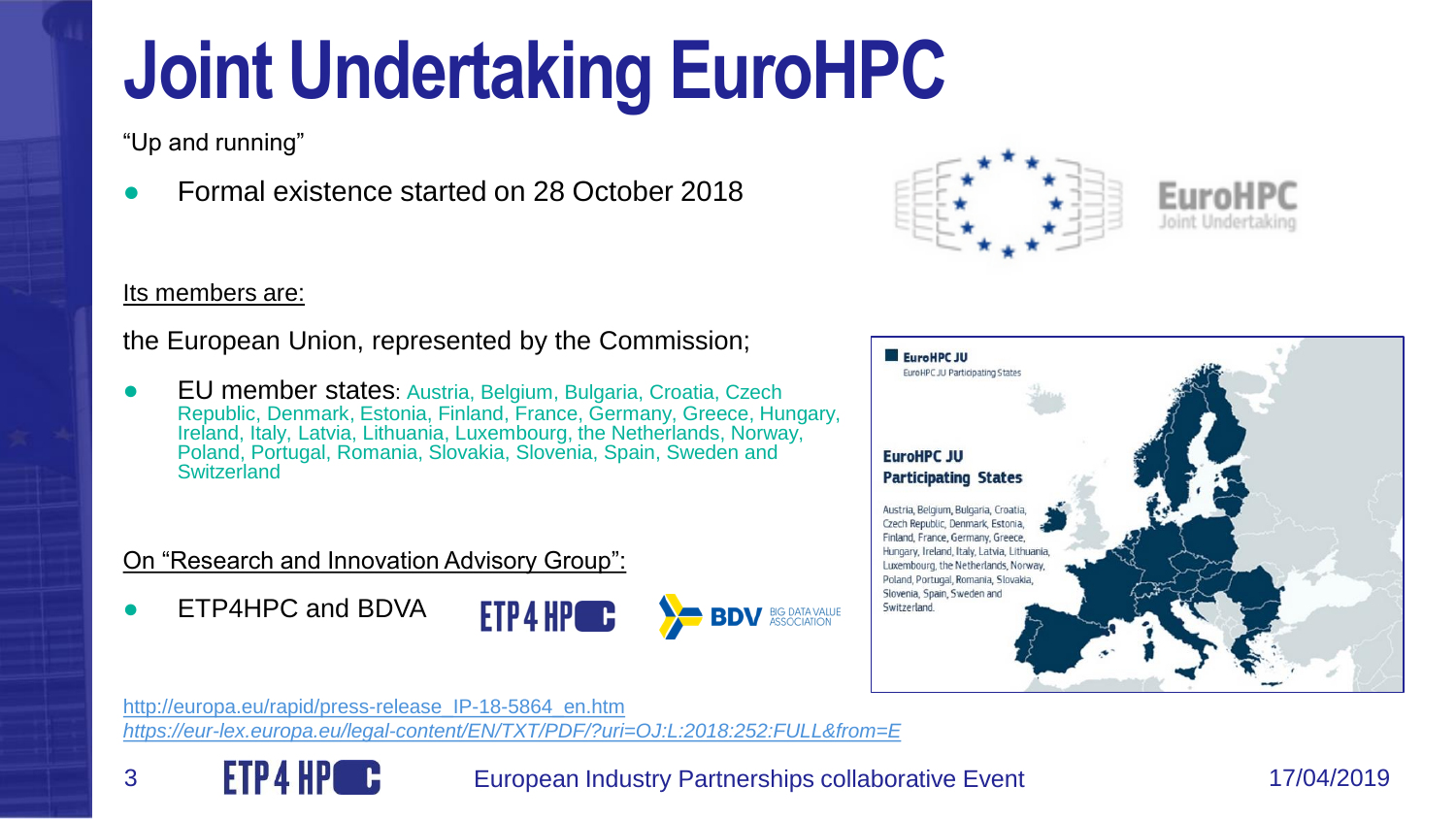# **Collaborations**

- Intensified collaboration with Big Data Value Association (BDVA) and HiPEAC
- Initiated collaboration with the Alliance for Internet of Things innovation (AIOTI)
- Together with BDVA, we developed a joint set of recommendations for a WP2019-2020 as input to the EuroHPC-RIAG meeting
- Conducted several workshops with international HPC experts during ISC2018, BDVA-Forum 2018 and HiPEAC summit in Jan. 2019







4 **ETP4 HPC C** European Industry Partnerships collaborative Event 17/04/2019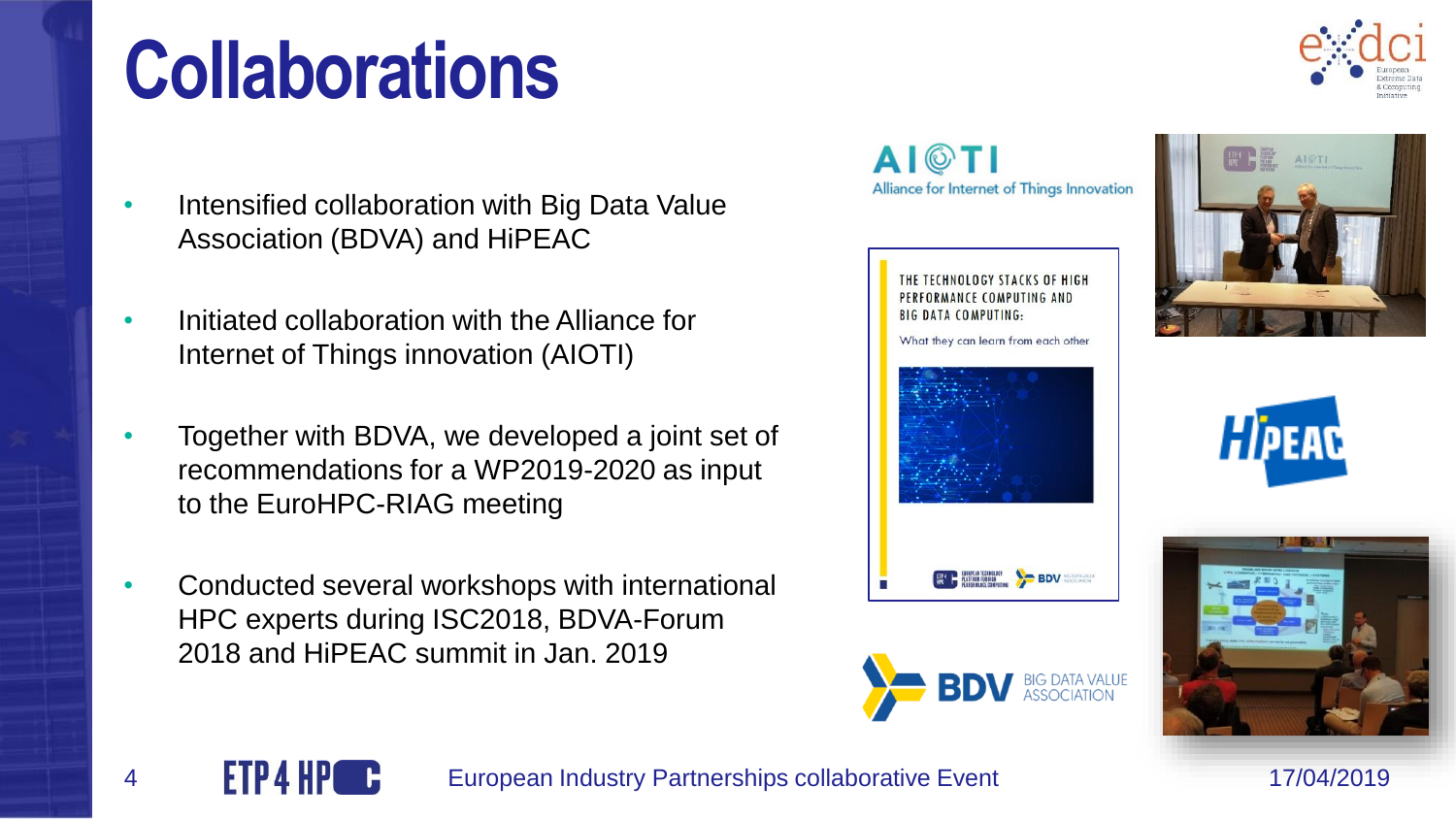### **"HPC in the loop"**



17/04/2019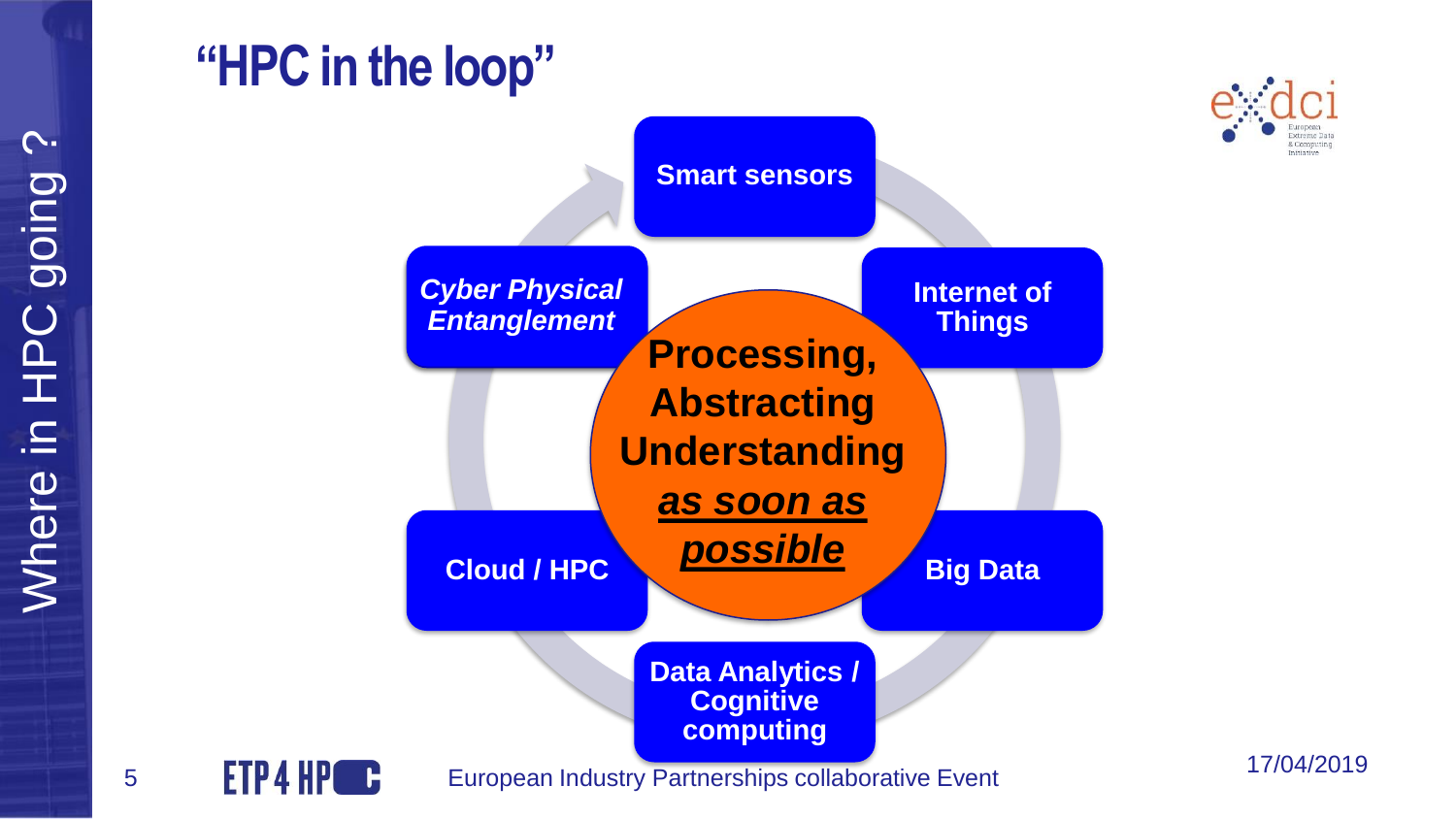#### **SRA-4: the increasing interplay of Simulation, AI, IoT and Analytics**

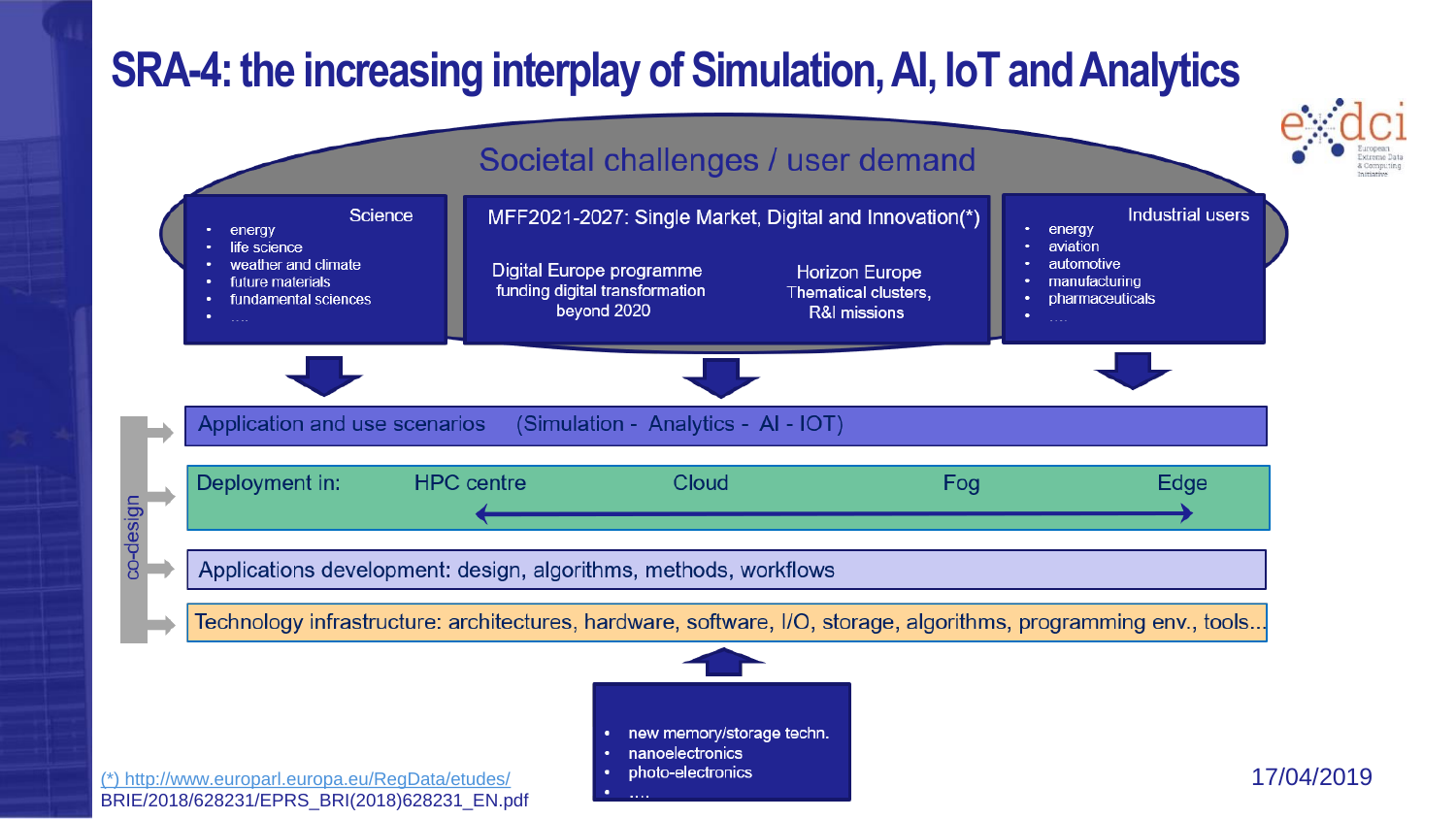## **HPC Research Priorities for 2021-2014: the SR-4 approach**

SRA-4 research clusters (max 10): priority-topics for workprogrammes 2021-2022



- Driving competence in Europe
- Cost of research to gain sign. uptake

**FTP 4 HP** C European Industry Partnerships collaborative Event 17/04/2019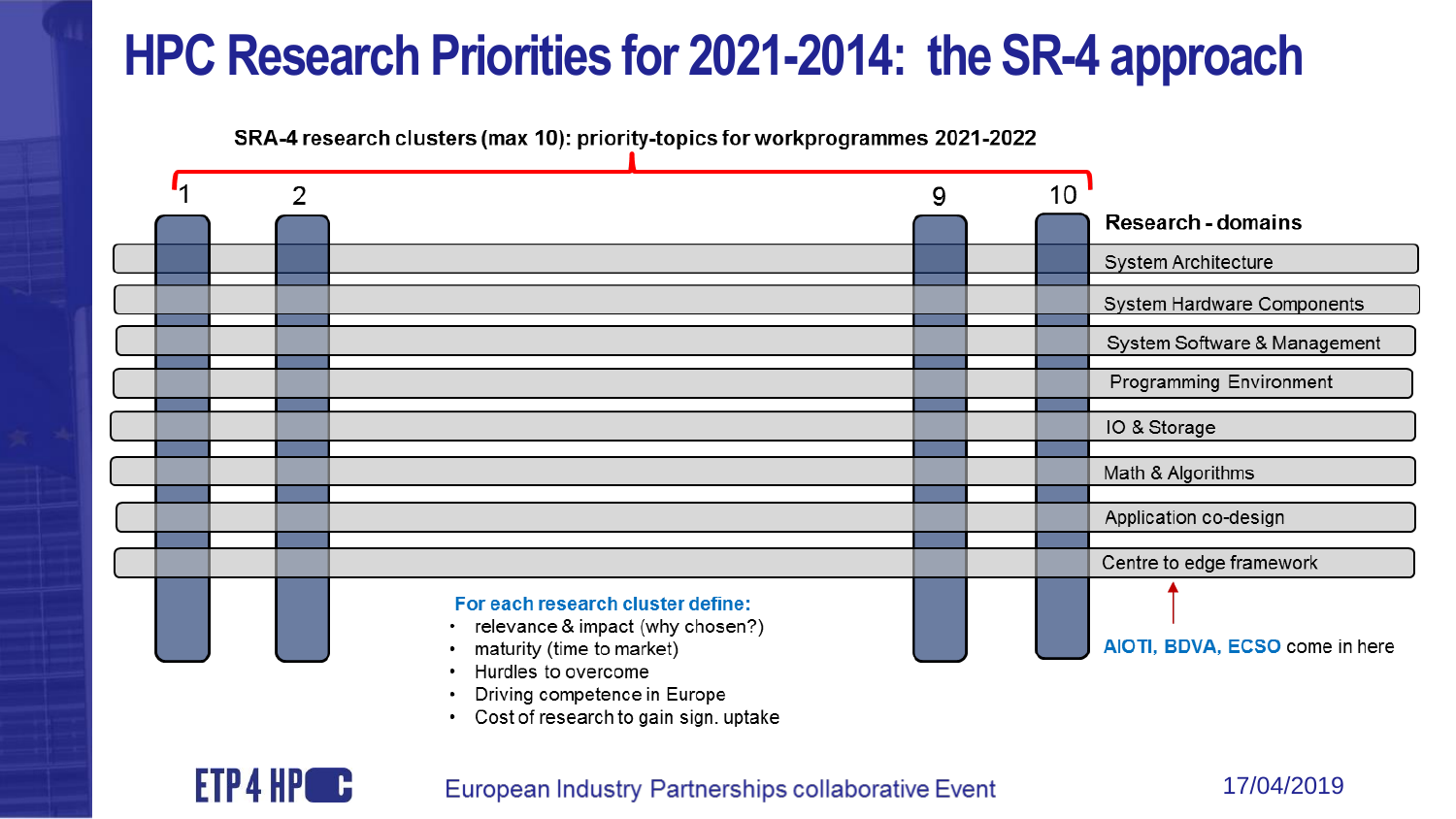



# **Thank you**

@etp4h office@etp4hpc.eu www.etp4hpc.eu